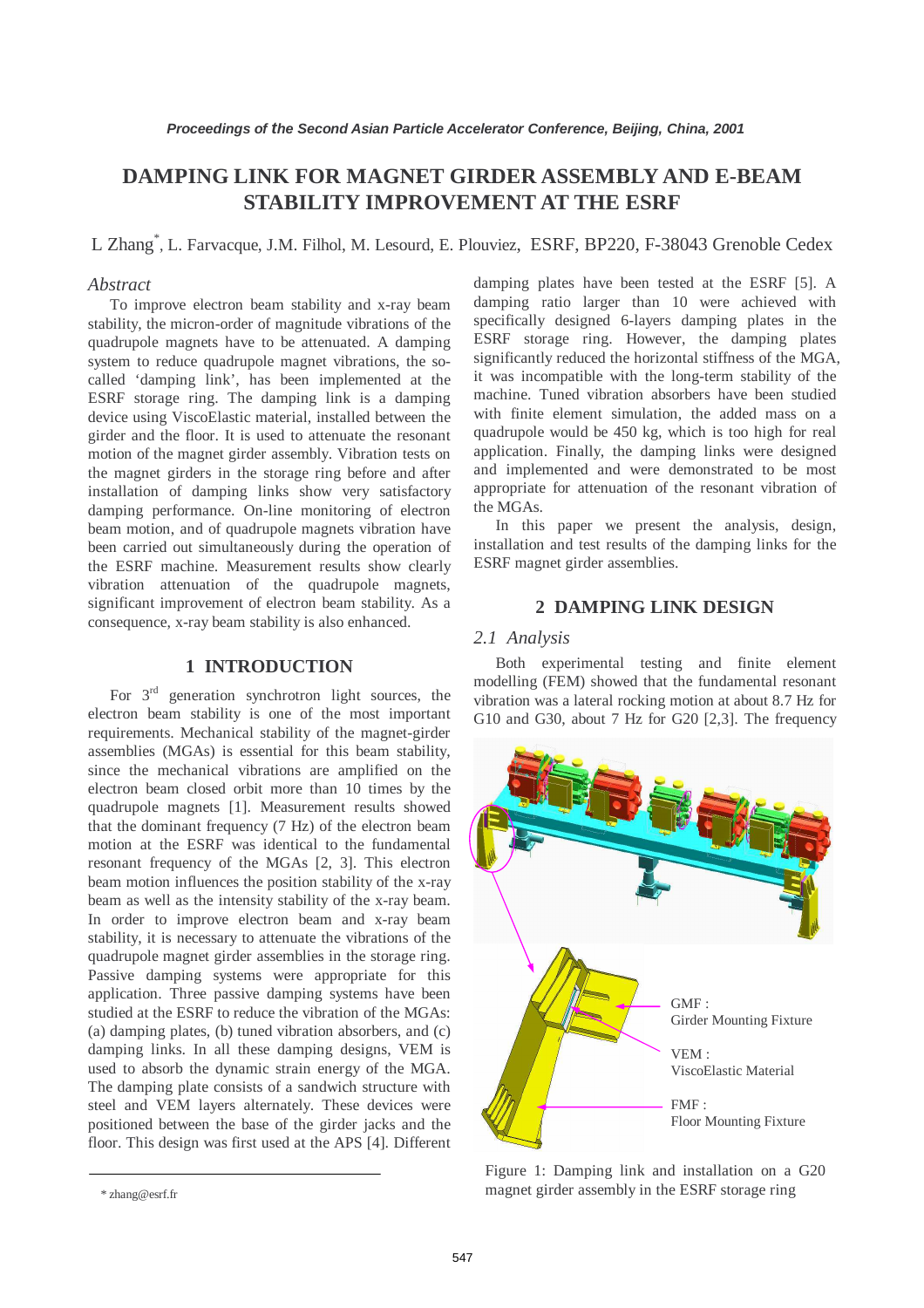of 7 Hz was the dominant frequency of the electron beam motion that should be attenuated by use of damping links. The damping link design consists of adding a viscoelastic link between the girder and the floor. It consists of three parts (Figure 1): (1) a sandwich structure with Aluminium plates and VEM  $(Al + VEM + Al)$ ,  $(2)$  a girder mounting fixture (GMF) links the sandwich structure to the girder, (3) a floor mounting fixture (FMF) links the sandwich structure to the floor. The motivation was to use the sandwich structure with VEM to absorb the dynamic strain energy of the MGA related to the rocking motion. The damping links were installed on the two extremities of the girder and floor (as shown in Figure 1) in parallel to the existing jacks. Therefore the required lateral stiffness was maintained. This installation allowed attenuation of both lateral rocking motion  $(1<sup>st</sup> mode)$  and horizontal rotation around the vertical axis at the centre of the girder at about 13.6 Hz  $(3^{rd}$  mode) [2, 3]. The mounting fixtures (GMF, FMF) should both accommodate the environment in the tunnel and be stiff enough to transmit maximal dynamic strain energy of the MGA to the VEM layer which then dissipates this energy. The VEM sandwich was optimised to attenuate the  $1<sup>st</sup>$  resonant vibration with an operation condition tolerating up to 2 mm shear displacement in the vertical direction. This 2mm displacement corresponds to the maximum possible accumulated stroke required by alignment for two years. Test results show that the MGA with the damping links could be adjusted 2mm in vertical and lateral directions, and that the damping performance is not degraded by this amount of adjustment. The damping links are fully compatible with the alignment operation [6].

Installation required enormous efforts since the available space for the installation was very limited. Cooling pipes and some cable trays were moved. The installation procedures ensured that no stress was applied on the VEM structure [5]. The installation of damping links in the ESRF storage ring was started during the 2000 summer shutdown and totally completed after the 2001 March shutdown.

# **3 TEST RESULTS AND DISCUSSION**

Vibration tests have been performed on quadrupoles before and after the installation of the damping links. Lateral frequency response functions of the quadrupole QD4 on the G20 MGA in cell 23 are shown in Figure 2 for the frequency range of 0-20Hz. Results were compared for the cases without cooling water flow in the magnets and without damping links (nf-nd), with damping links (wd) and with (wf) or without (nf) water flow. Results show excellent damping performance associated with the damping links. The two resonant peaks in the lateral frequency response function of the QD4 quadrupoles at 7.16 Hz for the lateral rocking



Figure 2: Lateral frequency response functions of quadrupole QD4 in cell 23,with (wd) and without (nd) damping links in the cases of cooling water flow on (wf) and off (nf).

motion and around 12.4 Hz for the horizontal rotation are significantly attenuated. A damping factor of larger than 8 was achieved. Water flow does not induce significant vibrations in the frequency range of 0-20 Hz, therefore it does not affect the performance of the damping links. This latter is effective, in some cases, to attenuate the quadrupole vibrations induced by cooling water flow which are mainly in the frequency range of 25-90 Hz.

The peak value in the frequency response function at the fundamental resonant frequency is the 'so-called' Qvalue. The average Q-value of all the quadrupoles in the storage ring was, respectively, 43.4 and 7.6 before and after the installation of the damping links. The reduction factor is 5.8.

To investigate the effects of the damping links on the e-beam stability, on-line measurements during machine operation were implemented when half of the storage ring was equipped with the damping links. Vibration of quadrupoles and e-beam motion has been simultaneously measured once every hour since then. For the e-beam motion in the horizontal direction, the RMS displacement in the frequency range of 4-12 Hz in the case of half storage ring equipped with damping links was mainly in the range of 6-7  $\mu$ m. A damping factor of about  $\sqrt{2}$  was observed on the e-beam motion when half storage ring was equipped with damping links. The RMS displacement before the installation of damping links was about 10 µm. After the complete installation of damping links, the RMS displacement of the e-beam motion was mainly in the range of 2.5-3.5 µm. The horizontal e-beam motion in the frequency range of 4-12 Hz was reduced by a factor of 3.

Power Spectral Density (PSD) of the horizontal displacement of the electron beam is shown in Figure 3 for three cases. Before the installation of the damping links, there was a huge peak at 6.8 Hz in the horizontal displacement PSD. When half of the storage ring was equipped with damping links, limited damping effects on the electron beam could be observed, the peak at 6.8 Hz